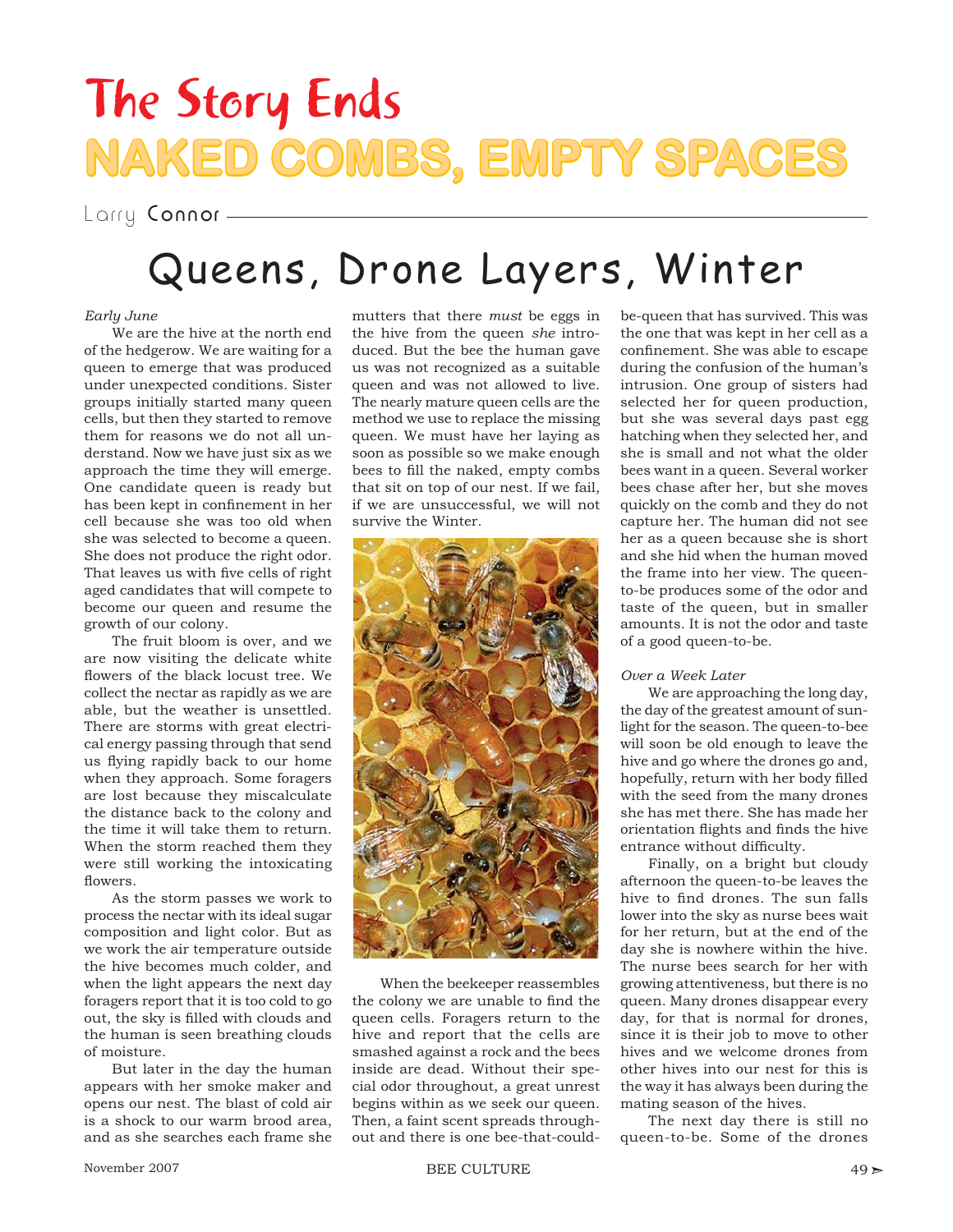Many colonies loose queens during the year for a variety of reasons. As in this story, a failure of a queen to return from a mating flight is a possible occurrence. The initial problem here was that the beekeeper cut out the cells from the colony that was undergoing emergency queen replacement. I am always amazed by the number of beekeepers who routinely cut out all queen cells in a colony without thinking that these cells may be needed to produce a new queen! It is important to remember that not all queen cells are swarm cells, and if you do not know the status of the queen in a colony, it is better to leave the queen cells untouched and let the bees sort matters out. Research shows that some cells that appear to be swarm cells (as determined by humans by position on the frame and time of year), end up being supersedure queens, and no swarm issues. When in doubt, leave the cells in the hive. Or have a clear follow-up plan.

Another frequent reason queens are lost is during and after a physical move of a colony for pollination or honey production. Another reason, implied in the story, may be the production of a queen from a too-old larva that has difficulty mating.

Initially the human in this story misread the strength of the colony because it was so weak over the Winter and did not have adequate stores. It could not start buildup until natural food was available. Then it takes time, and is slower than a colony with great reserves of over-wintered food. While the beekeeper added a frame of honey to the hive in the later Winter, it was not where the bees could use it and the bees nearly starved. Indeed, the colony had barely escaped starvation several times in the past few months. Once the queen was able to work with the bees to build the hive's strength and resources, the human re-

**DRONE** 

reported that birds chased them on the way to and from the mating place; others reported dragonflies. Scout bees visit other hives along the hedgerow but none had a returning queen-to-be come during the past day. Our queen-to-be is gone.

#### *Summer Solstice*

We have eggs in the cells, but these are eggs from worker bees, not from a queen. We are feeding these drones. Soon drones will be emerging. They are not able to help the colony. They are specialized only to mate. They cannot raise brood, build wax, or forage and they are worthless at colony defense because they lack the weapon.

Our colony has been without a queen for a month now and the last of her brood emerged a week ago. It was then that the worker bees started to lay eggs. But their bodies are short so the eggs are not in the center of the cells, but on the edges and sides of the cell bottoms. Without the special queen odor our nurse bees prepare few cells for egg laying, and the workers deposit multiple eggs at the bottom of each cell.

The human threw her hive tool in anger when she saw the multiple eggs in the bottom of the cells. She walked away and left us for days. Our population fell rapidly. Many days later she opened the hive and carried us on frames into the brush some distance from the hive and shook us off the frames there. In the center of the brood nest she placed a frame of young bees and eggs, taken from the colony on the south side of

the hedgerow. Oh, we are attracted to that frame. It carries traces of a queen's odor, and eggs and brood – the scents we have not experienced for many weeks.

Almost immediately a few of our youngest nurses begin to feed the newly arrived brood. They empty stored pollen from cells and quickly digest it to create the food these baby bees need. Others start building queen cells, right over these tiny larvae and even some eggs, much like we did before.

#### *Mid July*

We are filled with renewed energy. Most of us are rested and ready to help rebuild the colony. One of the queen cells produced from the added comb has yielded a vigorous new queen and she was able to avoid the dragonflies and birds and returned to the colony fully mated. For a whole day attendant bees stroked her body and removed long thin filaments of

unneeded drone seed she expelled from her body, and in a few days she began to lay eggs. Almost immediately the colony has several combs filled with developing young ones.

But the nectar has slowed. The weather has been hot, very hot, and our foragers spend much of their energy flying to a distant pond to gather the stagnant water to help cool the hive.

The new queen sometimes puts two eggs in some of the cells since we just cannot keep up with her tremendous egg producing capacity. The combs above are still naked, empty of the surplus we need to provide us with Winter reserves. Returning scout bees report on fires in the foraging area as a whole Winter's worth of nectar burns in the dry heat. We continue to search for food, finding a little in gardens of the humans. There is corn, and the cucumbers, squash and gourd flowers to visit. A few mint flowers are found along the